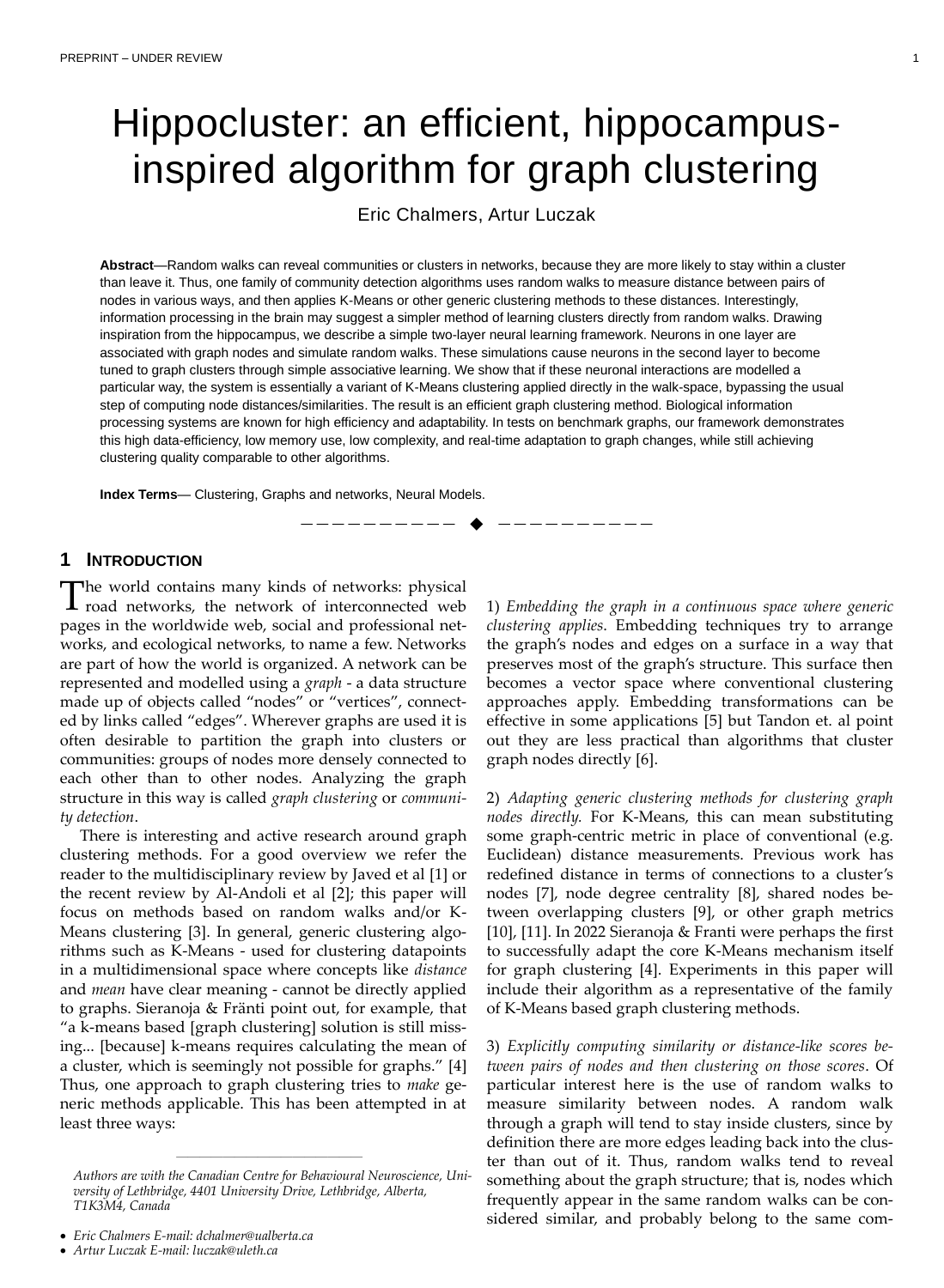munity. This property was articulated beautifully by Rosvall and Bergstrom [12], though it has been exploited in various ways by algorithms as early as PageRank [13]. van Dongen's MCL algorithm was an early application of the property for graph clustering, using a linear algebra approach to simulate all possible random walks simultaneously [14]. Later algorithms generated random walks through graphs in order to measure distance between nodes [15]–[18] or simulate propagation of each node's influence through the graph [19] for clustering purposes. Liu et al. found good results using random-walk-based distance measures for K-Means clustering specifically [20]. Recent work attempts to improve the random walks themselves, making them more adaptive [21], or more likely to respect cluster boundaries [22]–[24]. We include the Restrained Random-walk Similarity method of Okuda at al. in our experiments, as a recent and high-impact representative of the family of random-walk-based graph clustering methods.

One theme underlying past research is the addition of some extra machinery between the graph and the clustering method: i.e. using graph measurements or random walks to compute or measure distance/similarity between nodes, so that a clustering approach like K-Means can *then* be applied. In this paper we briefly review some phenomena observed in the Hippocampus - a brain structure involved in learning and memory - and propose that they suggest a more elegant solution: learning a clustering directly from random walks themselves.

#### **1.1 Contributions of this paper**

- We show that, while previous work has added extra computational machinery to adapt clustering methods like K-Means to graph clustering, it is possible to use Spherical K-Means to learn a clustering directly from random walks, and that this elegant approach grows naturally from a brain-inspired abstraction framework.
- We implement this brain-inspired framework and test it on benchmark graphs. We demonstrate its clustering efficacy, but also its high data, memory, and time efficiency. We also show that it can adapt to changes in the graph.

# **2 LEARNING FRAMEWORK**

#### **2.1 The neural inspiration for Hippocluster**

The goal of graph clustering is to aggregate nearby nodes into communities or clusters that reflect the graph's inherent structure. These clusters can then serve as an abstract representation of the graph, in much the same way that K-means cluster centroids can become prototypes that serve as an abstract or simplified representation of a conventional dataset.

Similar hierarchical abstractions have been observed in the Hippocampus, which contains *place cells* that become tuned to represent specific places in an environment and fire whenever the animal is there. Place cells at the dorsal

end of the hippocampus become tuned to small, specific places, while those at the ventral end become tuned to larger, more general areas [25] that could encompass many specific places [\(Fig. 1\)](#page-1-0). Thus, the Hippocampus seems to encode spatial information (and probably information generally [26], [27]) using hierarchical abstraction. Our previous work showed that this hierarchical abstraction may be important for efficient and adaptable, human-like reinforcement learning [28], [29].

One interesting feature of these dorsal place cells is the *Replay* phenomenon - in which place cells fire to rapidly play out remembered or imagined trajectories. Whatever else these replays are doing, could they also help form hierarchical abstractions? Random walks through a graph contain information about the graph's structure [12], so these replayed trajectories through dorsal (specific) place cells would also contain information about the environment they traverse. They could therefore give rise in some way to abstract representations of places that respect environmental boundaries.

To illustrate this, we imagine a population of place cell neurons assigned to represent specific places, and a sec-

**Place cells at one end of hippocampus encode specific places** **Place cells at the other end encode general or abstract places**



<span id="page-1-0"></span>Fig. 1 . Illustration of "place cells" in the Hippocampus. Cells at one end of the Hippocampus represent small regions (depicted in blue) while those at the other end represent larger ones (yellow). Similarly, our Hippocluster algorithm uses one set of neurons to represent specific graph nodes (small regions), and another representing clusters (large regions).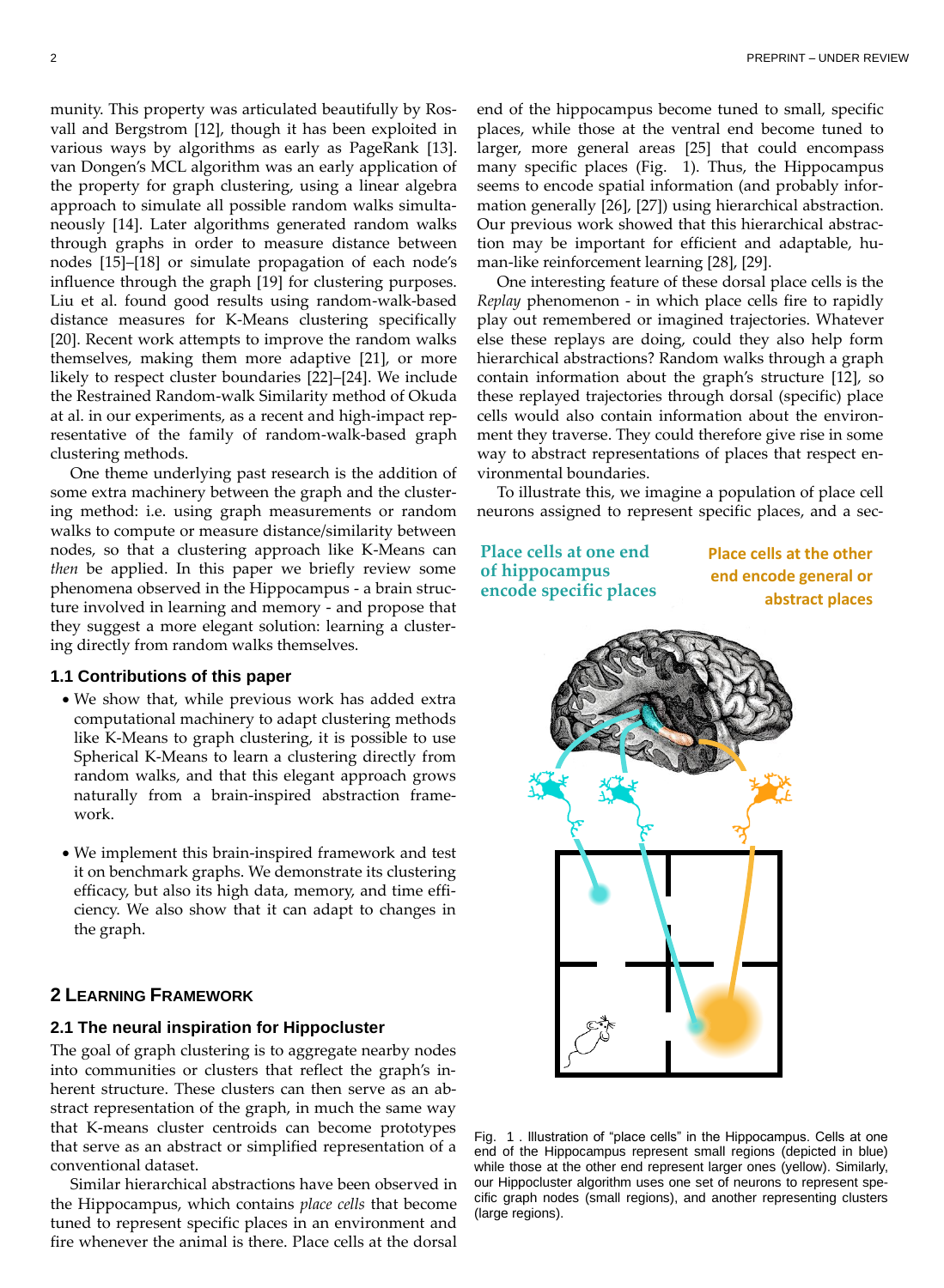ond layer of neurons that are each tuned to respond to a different (initially random) subset of these place cells. Simulated random trajectories activate the corresponding set of place cells, and through repeated simulation of such trajectories each higher-level neuron gradually becomes tuned to a contiguous set of specific places. This is because the string of places in the trajectory must be accessible from each other, while places distant from each other will not appear together in a given trajectory. With each simulated trajectory, the second-level neuron that responds the strongest has its connections to those place cells strengthened through simple associative learning ("cells that fire together wire together") and its connections to other places weakened. It is then even more likely to respond to that trajectory or an overlapping one next time, and less likely to respond to a trajectory covering some other region. Over time this simple associative learning process produces second-level neurons that aggregate place cells into groups respecting the environment's layout.

Now to connect this idea to the graph context. We can let the place cells represent individual graph nodes, the second-level cells represent clusters, and the connection weights between them indicate relative cluster membership. The learning process consists of simulating many random walks through the graph and adjusting the connection weights incrementally after each. This process gradually realizes the goal of aggregating nodes into appropriate clusters simply by observing random walks, with little other computational machinery or memory needed.



<span id="page-2-0"></span>Fig. 2. Representing random walks as length-N binary vectors. Hippocluster uses a bijective map to assign graph nodes to vector elements. A random walk vector uses this map to set elements indicating which nodes were visited. These vectors form an N-dimensional binary space in which all graph nodes are equidistant, each random walk is a point, and random walks only have measureable (cosine) similarity if they overlap. In this space, nodes no longer contain information about graph structure – all that information resides in random walks. In this example length-4 walks A and B have a nonzero cosine similarity because they overlap at one node, but both are equidistant (cosine similary of zero) from walk C.

## **2.2 Hippocluster as a special application of Online Spherical K-Means**

The previous section imagined two layers of neurons, with neurons in the first layer assigned to represent specific places or graph nodes, while neurons in the second layer become tuned to represent clusters. A random walk (through the graph) activates the first-layer neurons along its route, creating a particular input pattern in the first layer. If the graph has N nodes, we can model this input pattern as a length-N, sparse binary vector with an element for each node, and the node elements visited by the random walk set to one. Encoding random walks in this way represents the graph as an N-dimensional space in which each dimension corresponds to one graph node [\(Fig. 2\)](#page-2-0). For example, consider a simple graph with four nodes N={A,B,C,D}. We create a four-dimensional space in which the first dimension represents A, the second represents B, etc. Thus the vertex A is represented by the vector [1,0,0,0], D is represented as [0,0,0,1], etc.

There are two important things to note about this sparse high-dimensional space. First, any random walk, if seen as a set of its constituent nodes, can be represented as a single point in this space (the walk  ${AB}$ ,  ${B}$  C $}$ ,  ${C}$  A $}$ becomes the vector [1,1,1,0]). Trajectories with a high degree of overlap will then have high cosine similarity. Second, all nodes are equidistant in this space: the vector representations for any two nodes have a cosine similarity of zero (or a Euclidean distance of 1.41) between them, regardless of how close or distant they were in the original graph. This means that all information about graph structure now resides in the random walk vectors.

The learning process consists of identifying the "winning" second-layer neuron that reacts most strongly to each input pattern, and incrementally strengthening its connection to that pattern (see [Fig. 3\)](#page-3-0). We model the relationship between second-layer neurons' activity and firstlayer neurons' activity as a dot product between the input pattern and the connection weights:

$$
\mathbf{y} = \mathbf{W} \cdot \mathbf{x}^{\mathrm{T}} \tag{1}
$$

Where **y** is the vector of second-layer neuron activations, **W** is a sparse matrix of connection weights, with **W**i, i being the weight of the connection between the j<sup>th</sup> firstlayer neuron and  $i<sup>th</sup>$  second-layer neuron, and  $x$  is the vector of first-layer neuron activations (the input pattern).

The second-layer neuron with the largest response to a given input pattern becomes more closely associated with that pattern, in winner-takes-all fashion. We model this learning process as a push of that neuron's weights toward the input pattern. If the index of the winning neuron is denoted *c*:

$$
c = \operatorname{argmax}(\mathbf{y})
$$
  

$$
\mathbf{W}_c = (1 - \eta)\mathbf{W}_c + \eta \mathbf{x}
$$
 (3)

where  $W_c$  is the  $c^{th}$  row of  $W$ , containing the weights of connections to the winning  $(c<sup>th</sup>)$  second-layer neuron.  $\eta$  is a learning rate parameter.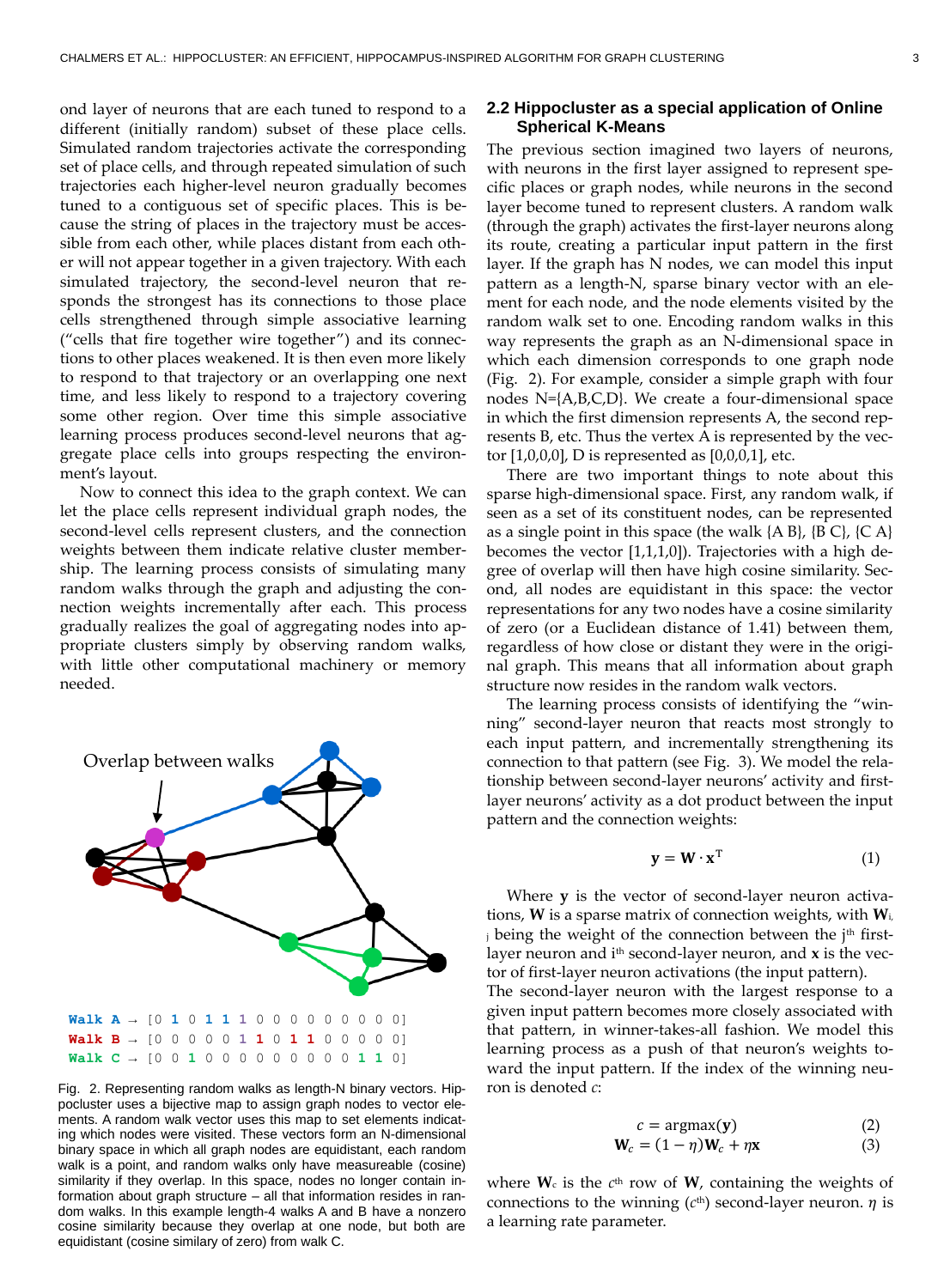

<span id="page-3-0"></span>Fig. 3. Hippocluster is a 2-layer learning system. Neurons in the first layer each represent a graph node. As random walks through the graph activate these neurons, they in turn activate a second-layer neuron in winner-takes-all fashion, and this winning neuron becomes more closely tuned to that walk. Seond-layer neurons gradually become tuned to graph clusters, in which many walks tend to overlap (because walks only have measureable similarity if they overlap).

At this point our framework can be nearly identified with Online Spherical K-Means clustering [30]. Spherical K-Means Clustering is a variant of K-Means clustering that has been widely applied in document clustering, where documents are represented by term frequency vectors that indicate occurrences of particular words or phrases in a document [31], just as our trajectory vectors indicate the occurrence of particular nodes in a random walk. In both cases the vectors are sparse, and since the Euclidean distance calculation used in conventional K-Means can be sensitive to sparsity differences, Spherical K-Means uses Cosine similarity instead. For efficiency, it also projects cluster centroids and data points onto a unit hypersphere, where the Cosine similarity calculation becomes a simple dot product. *Online* Spherical K-Means [30] is a sequential adaptation of Spherical K-Means that operates on one sample at a time, by nudging the closestmatch centroid toward the new sample according to some learning rate. So far then, our framework is simply Online Spherical K-Means clustering applied in the walk-space; with random-walk vectors used as inputs, and the connection weights between first- and second-layer neurons being the cluster centroids.

#### **2.3 Adapting dynamically to graph changes**

Neurons in the brain form new connections and lose old ones continuously, in a lifelong learning process. Similarly, we can allow the number of neurons and connections in our framework to change dynamically. This lets us handle graph changes dynamically in real-time.

We extend the Online Spherical K-Means approach

with a bijective map, which represents and tracks the assignments of first-layer neurons to particular graph nodes. Just as Hippocampus place cells are recruited to represent new places, this bijective map expands to include new graph nodes as they are encountered. The weight matrix **W** expands to match the map's length, allowing for new connections to form between the new first-layer neurons and the existing second-layer ones (i.e. allowing the new nodes to be annexed by existing clusters).

If a graph node stops appearing in random walks, the process of updating and reprojection will eventually drive the corresponding weights (i.e. the corresponding column of **W**) close to zero. We further extend the algorithm by setting to zero and pruning any weights that fall below a minimum threshold - representing the degeneration of unused connections over time. This allows lost nodes to be "forgotten" so the clustering may adapt dynamically to graph changes, and has the additional benefit of keeping the connections in the weight matrix sparse for efficiency.

Finally, we take the engineering liberty of processing inputs in small batches (rather than strictly one-at-a-time) as recommended by Sculley [32]. The full algorithm is shown i[n Algorithm 1.](#page-4-0)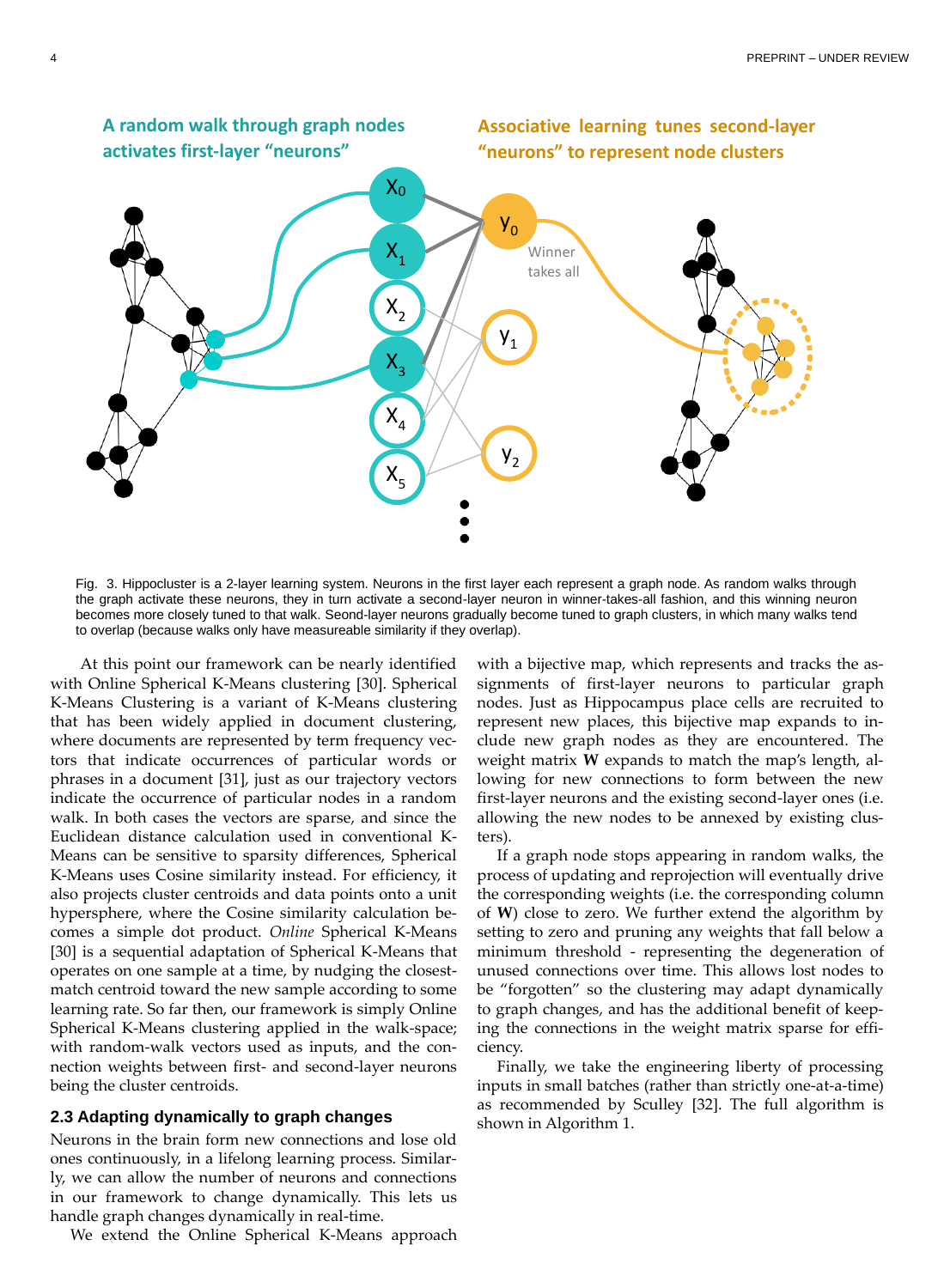### <span id="page-4-0"></span>Algorithm 1. The Hippocluster learning framework **3 EXPERIMENTS**

| Input:      | graph G (containing N nodes)<br>batch size b<br>random walk length l                                                                                                                                                         |
|-------------|------------------------------------------------------------------------------------------------------------------------------------------------------------------------------------------------------------------------------|
|             | total budget for random walks max_walks<br>learning rate $\eta$<br>connection weight threshold t                                                                                                                             |
| Output:     | mapping of graph nodes to cluster assign-<br>ments                                                                                                                                                                           |
| Initialize: | bijective map <i>map</i> : node $\mapsto$ integer<br>K×0 sparse connection weight matrix W<br>$(W_{i,j})$ is weight of connection between the j <sup>th</sup><br>first-layer neuron and i <sup>th</sup> second-layer neuron) |
| Steps:      |                                                                                                                                                                                                                              |
| 1           | Sample a size-b batch of length-l random<br>walks from $G: \{walk_0, walk_1 walk_b\}$                                                                                                                                        |
| 2           | add newly encountered nodes to the learning<br>system.<br>for each new node:<br>$map[node] = 1 + size of map$<br>expand $W$ to have width = size of map                                                                      |
| 3           | convert each <i>walki</i> to a sparse unit vector xi<br>(i.e. $\mathbf{x}_{i, j} = 1$ / sqrt(   walk i  ) where $j =$<br>map[node] for each node in walk. This makes<br>$ \mathbf{x}_i  = 1$                                 |
| 4           | if first iteration, select $k$ walk vectors to form<br>the rows of $W$                                                                                                                                                       |
| 5           | for each random walk vector, identify index $c$<br>of the most strongly-activated second-layer<br>neuron, per the connection weights in $W$<br>for $i = 0:b$<br>$c_i = argmax(W \bullet x_i^T)$                              |
| 6           | tune each second layer neuron to more closely<br>match the input patterns that activated it.<br>for $i = 0:b$<br>$W_{ci} = (1 - \eta)W_{ci} + \eta x_i$                                                                      |
| 7           | reproject connection weights onto unit sphere<br>by L2-normalizing rows of $W$                                                                                                                                               |
| 8           | remove weak connections by setting values in<br><b>W</b> less than <i>t</i> to zero                                                                                                                                          |
|             | repeat steps 1-8, max_walks/b times                                                                                                                                                                                          |
| 9           | map each node in G to a cluster, (i.e. deter-<br>mine which second-layer neuron each first-                                                                                                                                  |

layer neuron is connected to most strongly)

for node in *G*:  $n = map[node]$ node  $\mapsto$  argmax<sub>c</sub> (**W**<sub>c,n</sub>)

e Hippocluster algorithm was tested on Lancichinetti– tunato–Radicchi (LFR) benchmark graphs [33] of varg sizes, using LFR parameters of  $\gamma=2$ , β=1.1, μ=0.1, =20, s<sub>max</sub>=50 (similar settings to those used by Okuda al [24]). LFR graphs are widely-used benchmarks as y closely resemble real-world networks, and so allow trolled but realistic experiments. Hippocluster's permance was compared to that of two recently-proposed nparators: the Restrained Random-walk Similarity thod (RRWS) of Okuda et al. [24] (a recent randomlk-based method) and the K-Algorithm of Sieranoja  $\&$ nti [4] (a recent application of K-means to graph clusng).

RRWS executes multiple random walks from each de and records a set of nodes which occur frequently oss these walks. The Jaccard similarity between the s for each node-pair is measured, and a threshold aped to these similarities to create a community graph. It good representative of the many algorithms that use dom walks to estimate distance/similarity between des, and then derive clusters based on these estimates ut it improves on these methods by constraining the lks in a clever way, making them less likely to leave a ster.

The K-Algorithm is a sequential adaptation of Kans intended for graph clustering. It iteratively shufnodes between clusters, accepting changes which prove a novel quality metric. We note the original pacontains important new methods for initializing the sters, and for improving the clustering result. We omit se extensions from our experiments, as they are genlly applicable and could be used to improve many stering algorithms (including ours). That is, for our eriments we test the core clustering algorithm, and to control for initialization and post-processing. In experiments the K-Algorithm is initialized using the ne K-Means++ method [34] as Hippocluster.

#### **3.1 Cluster quality**

ameters for each algorithm were tuned in a gridrch on a "training" LFR graph, and the best parameapplied on a separate "test" LFR graph created using same graphs parameters but a different random seed. e lengths of Hippocluster's random walks were rannly-selected between 20 and 75 (covering the range of ster sizes, and extending 50% beyond the maximum e). Each discovered clustering was evaluated in terms Normalized Mutual Information score (NMI). NMI asures the amount of information shared between two variables, and in this case expresses the similarity between the discovered clustering and the ground-truth LFR communities as a score between 0 (no correspondence between the groupings) and 1 (perfect correspondence). Given a set of ground-truth community assignments  $Y$  and a corresponding set of cluster assignments ̂, mutual information (MI) is defined as: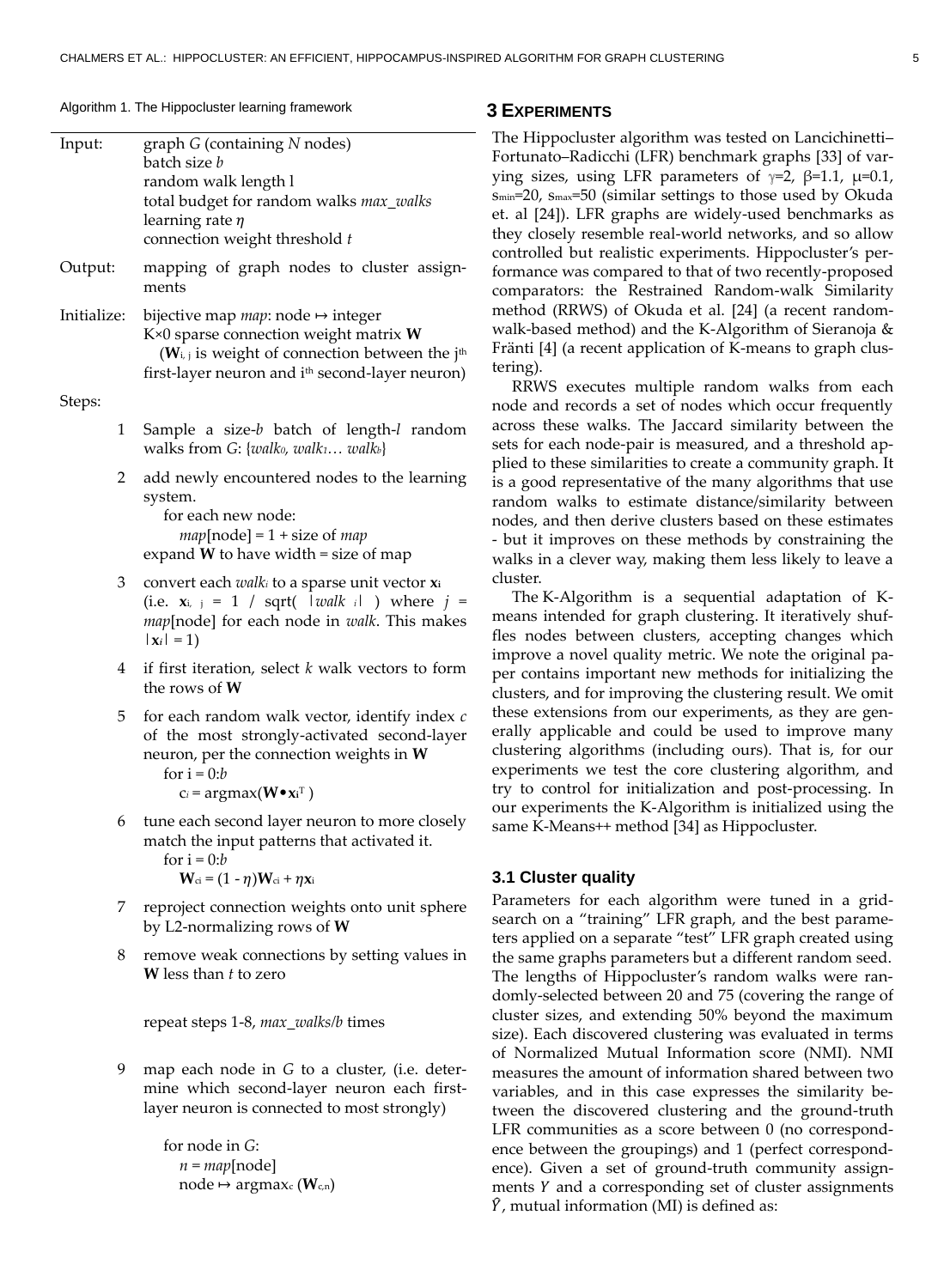$$
MI(Y; \hat{Y}) =
$$
\n
$$
\sum_{y \in Y} \sum_{\hat{y} \in \hat{Y}} P_{(Y, \hat{Y})}(y, \hat{y}) \cdot \log \left( \frac{P_{(Y, \hat{Y})}(y, \hat{y})}{P_Y(y) \cdot P_{\hat{Y}}(\hat{y})} \right)
$$
\n(4)

where  $P_{(Y,\hat{Y})}$  is the joint probability mass function of Y and  $\hat{Y}$ , and  $P_Y(y)$  and  $P_{\hat{Y}}(\hat{y})$  are the marginal probabilities. For this paper, normalized mutual information (NMI) normalizes MI by the arithmetic mean of the entropies  $H(Y)$ and  $H(\hat{Y})$ :

$$
NMI(Y; \hat{Y}) = \frac{2 \cdot MI(Y; \hat{Y})}{H(Y) + H(\hat{Y})}
$$
(5)

[Fig. 4](#page-5-0) shows the algorithms' clustering performance in terms of NMI.

## **3.2 Memory efficiency**

To test memory efficiency, we measured the final memory requirements of each algorithm. We assumed the use of sparse matrices and so measured the maximum number of non-zero float values stored in Hippocluster's weight/centroid matrix, in RRWS's community graph, and in K-Algorithm's cluster assignments. Note that the size of the graph itself or the memory required to store the graph's adjacency matrix is excluded. Storing only the current cluster assignments makes K-Algorithm highly memory efficient, as shown in [Fig. 5.](#page-5-1)

#### **3.3 Execution time**

Running time was measured for LFR benchmark graphs of various sizes. For these tests the RRWS algorithm was allowed 38×N random walks, and the Hippocluster algorithm was allowed 4×N (the values that allowed each algorithm to achieve ~95% of their maximum NMI in the Data Efficiency tests). Results are plotted i[n Fig. 6.](#page-5-2)

All algorithms were implemented in Python, and we believe the implementations of RRWS and K-Algorithm are faithful to the presentations in the original papers. However, it is possible that any (or all three) of our implementations could be improved, potentially changing these results. Furthermore, we note that the RRWS algorithm could be accelerated by processing nodes in parallel, and Hippocluster could be similarly accelerated through a parallel implementation of K-means as in [35]. Thus, it should be acknowledged that these results apply only to our particular implementations.

#### **3.4 Data efficiency**

We measure data efficiency for Hippocluster and RRWS by measuring the number of random walks needed to reach a given percentage of the best-achieved NMI. As shown in [Fig. 7,](#page-6-0) Hippocluster converges to a good clustering solution in relatively few random walks. RRWS requires more walks to be generated to reach the same level of performance.



<span id="page-5-0"></span>Fig. 4. NMI over 10 runs on LFR graphs of various sizes. Shaded regions show 95% confidence intervals. Hippocluster performs as well or better than RRWS and K-Algorithm



<span id="page-5-1"></span>



<span id="page-5-2"></span>Fig. 6. Execution time for graphs of various sizes.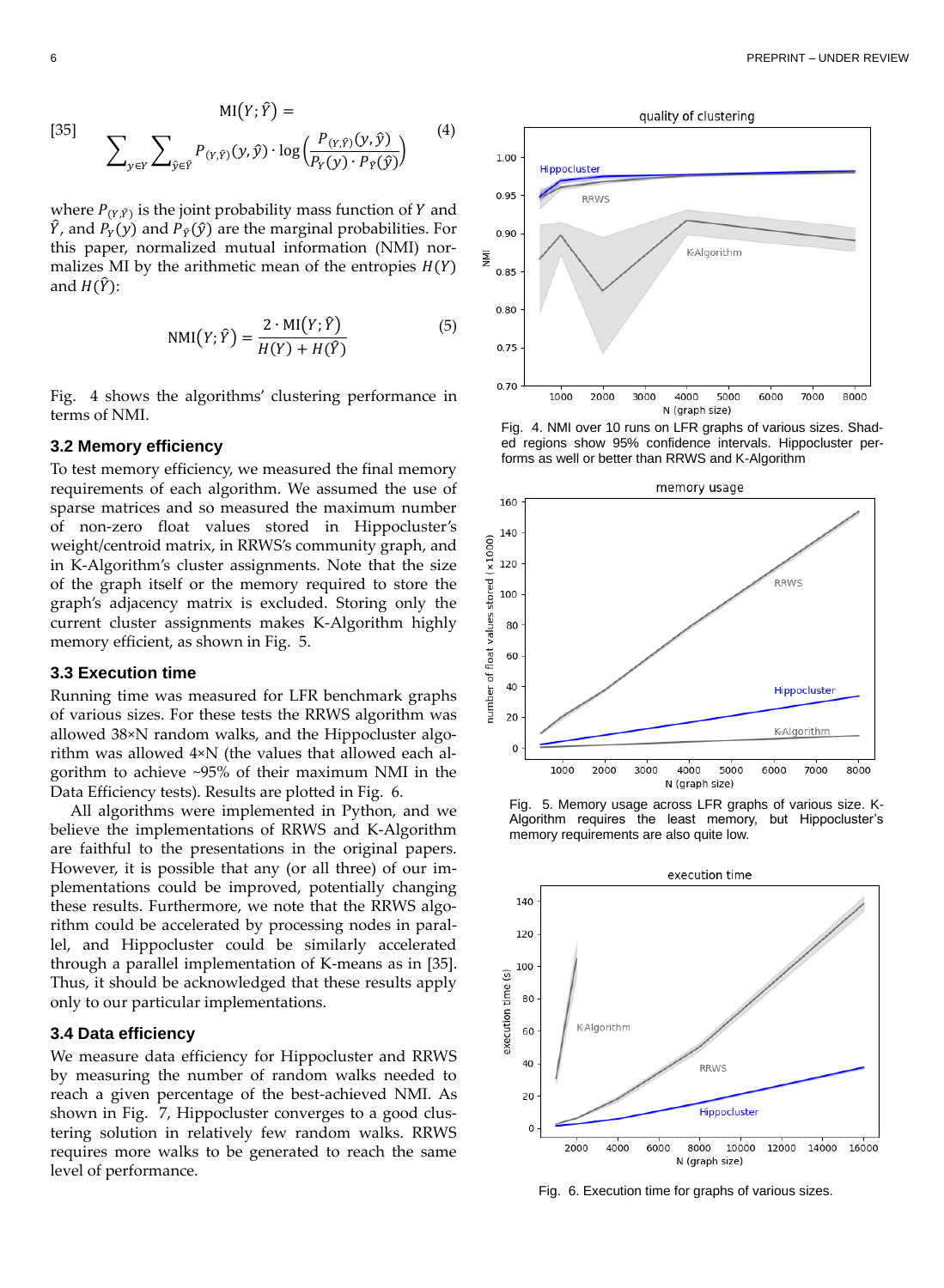

<span id="page-6-0"></span>Fig. 7. NMI after seeing a given number of random walks. Circle size indicates graph size (*N*). Hippocluster acheives 95% of its best NMI after processing about 4 walks per node, while RRWS needs about 38, making Hippocluster more data efficient.

#### **3.5 Adapting to graph changes**

To demonstrate Hippocluster's ability to handle graph changes, we modify an LFR graph during Hippocluster's learning process. Graphs of 2000, 3000, and 4000 nodes were generated. After updating Hippocluster with 100 batches of random walks, 10% of the graph's nodes were removed. After 100 more batches, the removed nodes were replaced with an equal number of new nodes, with new edges. The removals/additions were distributed roughly evenly across the graph's communities. We measured the NMI between the ground-truth and the current clustering through the process, with the results shown in [Fig. 8.](#page-6-1)

#### **4 DISCUSSION**

Here we developed a novel and elegant method of graph clustering, by applying spherical K-Means directly to random walks. This approach falls naturally out of a biologically-inspired cluster-learning framework, which notes that abstraction or generalization of information (as in clustering) and simulation of trajectories are apparently both important mechanisms in the Hippocampus. Biologically-inspired models such as this can provide insight into brain function, and also improve the state-of-the-art in machine learning. This interplay (and the need for it) ha been described by Hassabis et al. [36], and we have benefited from it in our past explorations of hierarchical abstraction in reinforcement learning, [28], [29], transfer learning through egocentric and allocentric learning system cooperation [37], and how neurons may optimize energy balance by predicting their own future activity [38].

The framework imagines a simple two-layer neural learning system that gradually associates intra-cluster nodes together, as it is repeatedly exposed to random walks. By modelling this system's behavior in a particular way, we arrive at something very similar to online spherical K-Means clustering. Extending the framework with some dynamic capabilities allows it to adapt to graph

changes.

This biologically-inspired approach compares very favorably against the Restrained Random-Walk Similarity (RRWS) method [24] and the K-Algorithm [4]. Our results suggest Hippocluster can achieve better performance than K-Algorithm, with significantly better memory and data efficiency than RRWS, and possibly faster execution than either. Hippocluster's fast execution comes from its data efficiency: comparing [Fig. 6](#page-5-2) and [Fig. 7,](#page-6-0) we see that RRWS uses less time per random walk, but Hippocluster uses less time overall because it can find a good solution with relatively few random walks.

Hippocluster's high data efficiency is especially important in the biological context - where animals must be able to learn as quickly as possible - but also in the engineering context, where generating random walks through a very large graph could be computationally expensive. Hippocluster's memory efficiency comes from the fact that it need only maintain the sparse weight matrix. In the worst (dense) case, this matrix has size *O*(*Nk*). In the best



<span id="page-6-1"></span>Fig. 8. NMI measured over time (i.e. random walk batches processed). After 100 batches, 10% of the graph nodes are removed After 100 more batches, those nodes are replaced with new nodes. The algorithm adapts to both changes.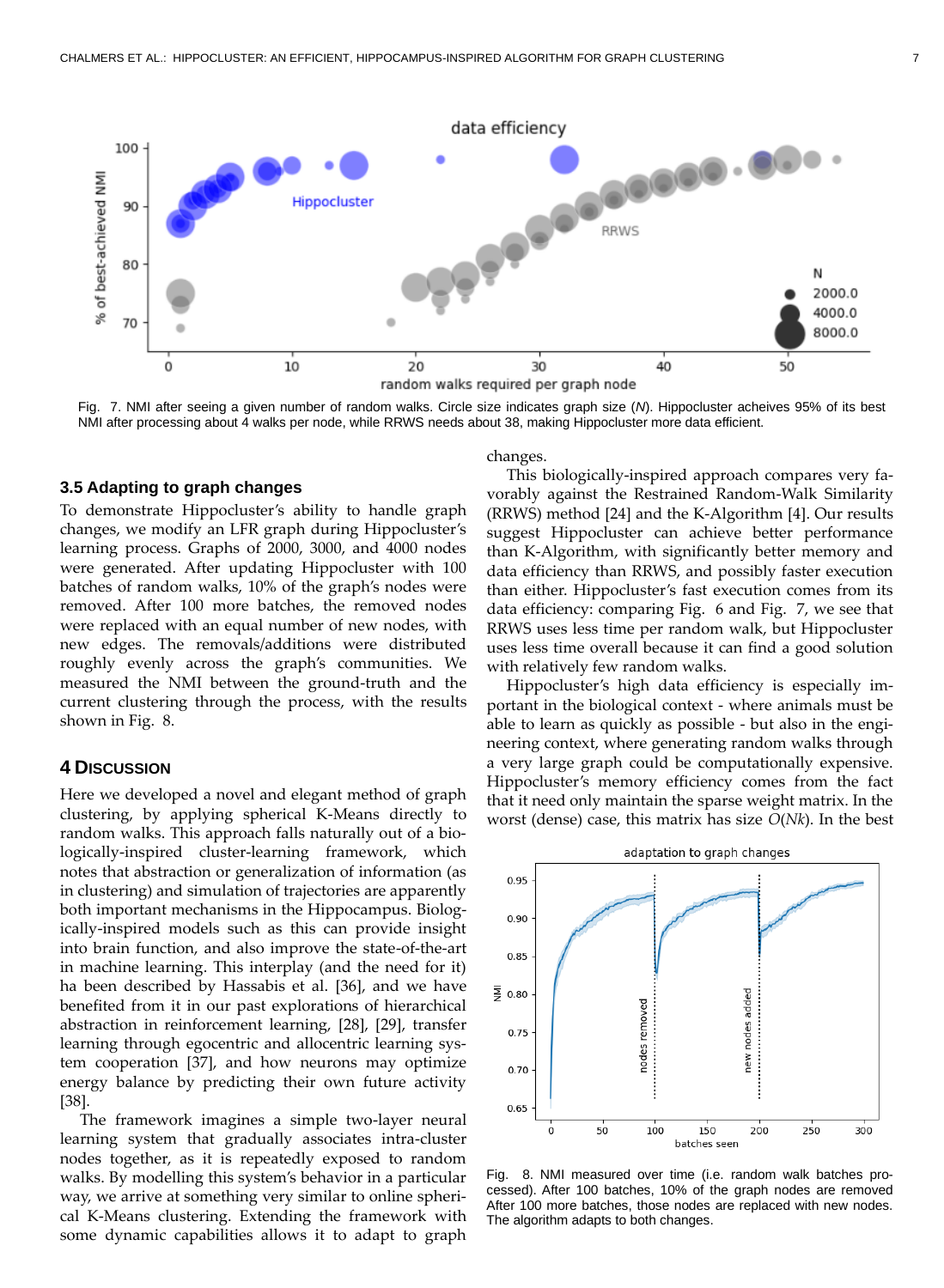case it is sparse and binary with each first-layer neuron connected to exactly one second-layer neuron, and has size *O*(*N*). K-Algorithm consumes the least memory, because it only stores the current cluster assignments for each node, and is therefore always *O*(*N*). A similarity matrix like that constructed by RRWS can potentially store a value for every node-pari: it has size *O*(*N*) in the best case of completely isolated clusters, but is up to *O*(*N<sup>2</sup>* ) for a dense graph.

K-Means clustering allows the user to select the number of clusters to discover, and Hippocluster inherits this feature. In practice there is often no "correct" number of clusters, as networks could be analyzed at various levels of granularity and communities may overlap. However, we can find a value of *k* that best matches the inherent structure of the graph by executing the algorithm with various values of *k*, and choosing the value that optimizes some internal measure of cluster quality, such as Modularity [39].

There is an interesting comparison to be made between graph-embedding methods and our framework. Graph embedding attempts to position graph nodes in a continuous space in a way that preserves the graph's structure. Once in this space, the nodes can be clustered using any generic clustering algorithm. But the complexity of this embedding operation is usually high, making graph embedding methods somewhat impractical [6] and, in our experience, slow. In contrast, Hippocluster operates in the random-walk space - a binary space, or hypercube, where each dimension represents a graph node. Rather than preserving graph structure, this space actually erases it completely: making every node equidistant from every other node (in this space, the binary vector representations of any two nodes always have a cosine similarity of zero). All structural information now resides in the random walks, which appear at hypercube corners involving multiple dimensions (nodes). These random walks become the (only) thing that ties similar nodes together. Interestingly, forgoing the extra structure-preserving effort of graph embedding allows more-efficient but still highly effective clustering.

#### **CODE REPOSITORY**

Ready-to-use Python code for Hippocluster can be found at https://github.com/echalmers/hippocluster

# **REFERENCES**

- [1] M. A. Javed, M. S. Younis, S. Latif, J. Qadir, and A. Baig, "Community detection in networks: A multidisciplinary review," *J. Netw. Comput. Appl.*, vol. 108, pp. 87–111, Apr. 2018, doi: 10.1016/j.jnca.2018.02.011.
- [2] M. N. Al-Andoli, S. C. Tan, W. P. Cheah, and S. Y. Tan, "A Review on Community Detection in Large Complex Networks from Conventional to Deep Learning Methods: A Call for the Use of Parallel Meta-Heuristic Algorithms," *IEEE Access*, vol. 9, pp. 96501–96527, 2021, doi: 10.1109/ACCESS.2021.3095335.
- [3] J. MacQueen, "Some Methods for classification and Analysis of Multivariate Observations," *Proc. 5th Berkeley Symp. Math. Stat. Probab.*, vol. 1, pp. 281–297, 1967.
- [4] S. Sieranoja and P. Fränti, "Adapting k-means for graph clustering," *Knowl. Inf. Syst.*, vol. 64, no. 1, pp. 115–142, Jan. 2022, doi: 10.1007/s10115-021-01623-y.
- [5] M. Xu, "Understanding Graph Embedding Methods and Their Applications," *SIAM Rev.*, vol. 63, no. 4, pp. 825–853, Jan. 2021, doi: 10.1137/20M1386062.
- [6] A. Tandon, A. Albeshri, V. Thayananthan, W. Alhalabi, F. Radicchi, and S. Fortunato, "Community detection in networks using graph embeddings," *Phys. Rev. E*, vol. 103, no. 2, p. 022316, Feb. 2021, doi: 10.1103/PhysRevE.103.022316.
- [7] A. Bóta, M. Krész, and B. Zaválnij, "Adaptations of the k-Means Algorithm to Community Detection in Parallel Environments," in *2015 17th International Symposium on Symbolic and Numeric Algorithms for Scientific Computing (SYNASC)*, Sep. 2015, pp. 299–302. doi: 10.1109/SYNASC.2015.54.
- [8] B. Cai, L. Zeng, Y. Wang, H. Li, and Y. Hu, "Community Detection Method Based on Node Density, Degree Centrality, and K-Means Clustering in Complex Network," *Entropy*, vol. 21, no. 12, Art. no. 12, Dec. 2019, doi: 10.3390/e21121145.
- [9] Z. Zhou, Z. Xiao, and W. Deng, "Improved community structure discovery algorithm based on combined clique percolation method and K-means algorithm," *Peer--Peer Netw. Appl.*, vol. 13, no. 6, pp. 2224–2233, Nov. 2020, doi: 10.1007/s12083- 020-00902-9.
- [10] T. Van Laarhoven and E. Marchiori, "Local network community detection with continuous optimization of conductance and weighted kernel K-means," *J. Mach. Learn. Res.*, vol. 17, no. 1, pp. 5148–5175, Jan. 2016.
- [11] W. Wang and W. N. Street, "A novel algorithm for community detection and influence ranking in social networks," in *2014 IEEE/ACM International Conference on Advances in Social Networks Analysis and Mining (ASONAM 2014)*, Aug. 2014, pp. 555–560. doi: 10.1109/ASONAM.2014.6921641.
- [12] M. Rosvall and C. T. Bergstrom, "Maps of random walks on complex networks reveal community structure," *Proc. Natl. Acad. Sci.*, vol. 105, no. 4, pp. 1118–1123, Jan. 2008, doi: 10.1073/pnas.0706851105.
- [13] S. Brin and L. Page, "The anatomy of a large-scale hypertextual Web search engine," *Comput. Netw. ISDN Syst.*, vol. 30, no. 1, pp. 107–117, Apr. 1998, doi: 10.1016/S0169- 7552(98)00110-X.
- [14] Dongen, S.M. van and University Utrecht, "Graph clustering by flow simulation." Accessed: Mar. 21, 2022. [Online]. Available: https://dspace.library.uu.nl/handle/1874/848
- [15] W. Wang, D. Liu, X. Liu, and L. Pan, "Fuzzy overlapping community detection based on local random walk and multidimensional scaling," *Phys. Stat. Mech. Its Appl.*, vol. 392, no. 24, pp. 6578–6586, Dec. 2013, doi: 10.1016/j.physa.2013.08.028.
- [16] H. Zhou, "Distance, dissimilarity index, and network community structure," *Phys. Rev. E*, vol. 67, no. 6, p. 061901, Jun. 2003, doi: 10.1103/PhysRevE.67.061901.
- [17] H. Zhou and R. Lipowsky, "Network Brownian Motion: A New Method to Measure Vertex-Vertex Proximity and to Identify Communities and Subcommunities," in *Computational Science - ICCS 2004*, Berlin, Heidelberg, 2004, pp. 1062–1069.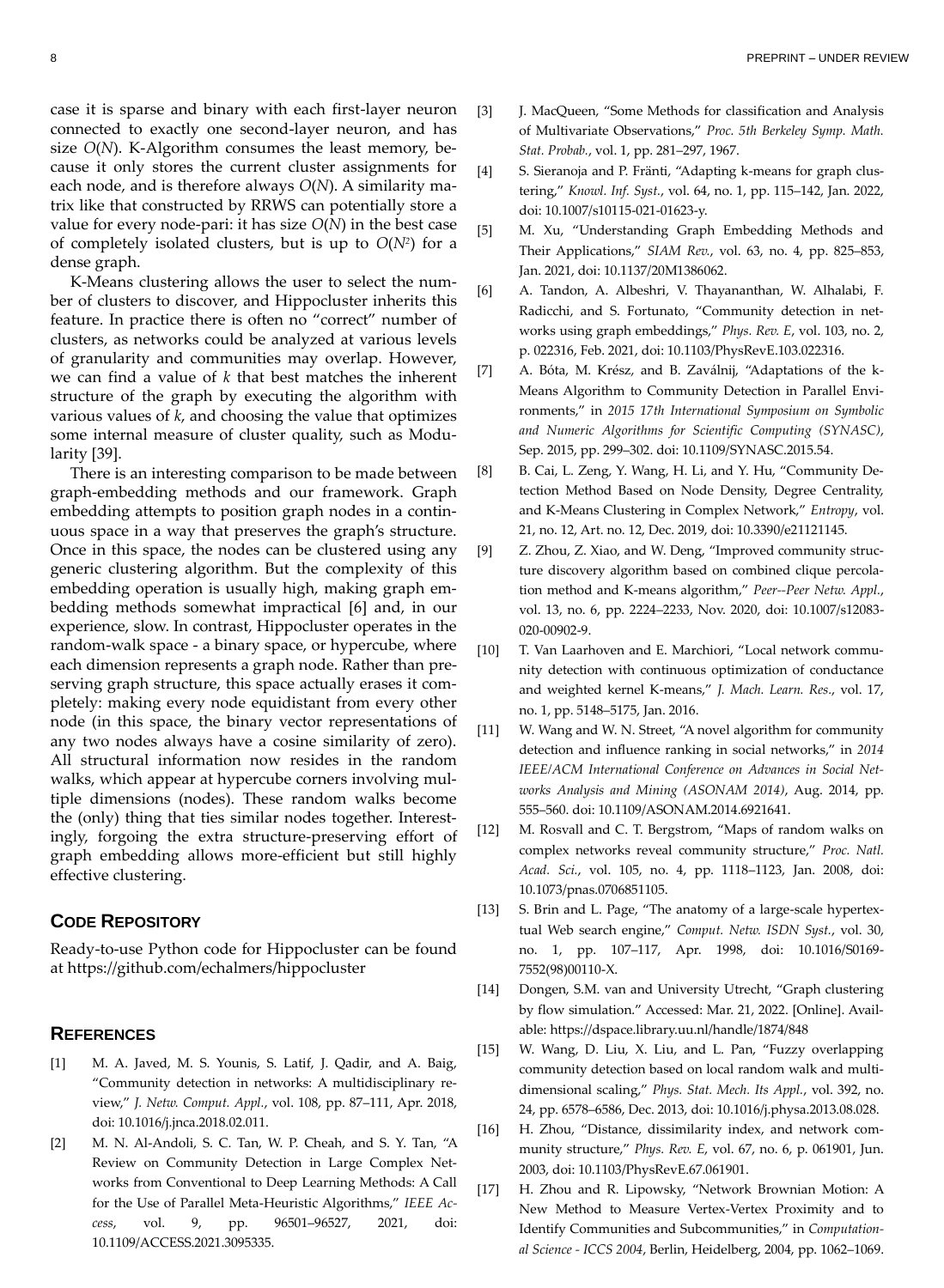doi: 10.1007/978-3-540-24688-6\_137.

- [18] P. Pons and M. Latapy, "Computing Communities in Large Networks Using Random Walks," in *Computer and Information Sciences - ISCIS 2005*, Berlin, Heidelberg, 2005, pp. 284–293. doi: 10.1007/11569596\_31.
- [19] Y. Yan, Y. Bian, D. Luo, D. Lee, and X. Zhang, "Constrained Local Graph Clustering by Colored Random Walk," in *The World Wide Web Conference*, New York, NY, USA, May 2019, pp. 2137–2146. doi: 10.1145/3308558.3313719.
- [20] J. Liu, "Comparative Analysis for k-Means Algorithms in Network Community Detection," in *Advances in Computation and Intelligence*, Berlin, Heidelberg, 2010, pp. 158–169. doi: 10.1007/978-3-642-16493-4\_17.
- [21] Y. Xin, Z.-Q. Xie, and J. Yang, "An adaptive random walk sampling method on dynamic community detection," *Expert Syst. Appl. Int. J.*, vol. 58, no. C, pp. 10–19, Oct. 2016, doi: 10.1016/j.eswa.2016.03.033.
- [22] K. Kitaura, R. Matsuo, and H. Ohsaki, "Random Walk on a Graph with Vicinity Avoidance," Jan. 2022, pp. 232–237. doi: 10.1109/ICOIN53446.2022.9687140.
- [23] Y. Yi, L. Jin, H. Yu, H. Luo, and F. Cheng, "Density Sensitive Random Walk for Local Community Detection," *IEEE Access*, vol. 9, pp. 27773–27782, 2021, doi: 10.1109/ACCESS.2021.3058908.
- [24] M. Okuda, S. Satoh, Y. Sato, and Y. Kidawara, "Community Detection Using Restrained Random-Walk Similarity," *IEEE Trans. Pattern Anal. Mach. Intell.*, vol. 43, no. 1, pp. 89–103, 2019, doi: 10.1109/TPAMI.2019.2926033.
- [25] B. A. Strange, M. P. Witter, E. S. Lein, and E. I. Moser, "Functional organization of the hippocampal longitudinal axis," *Nat. Rev. Neurosci.*, vol. 15, no. 10, Art. no. 10, Oct. 2014, doi: 10.1038/nrn3785.
- [26] D. Aronov, R. Nevers, and D. W. Tank, "Mapping of a nonspatial dimension by the hippocampal–entorhinal circuit," *Nature*, vol. 543, no. 7647, Art. no. 7647, Mar. 2017, doi: 10.1038/nature21692.
- [27] R. M. Mok and B. C. Love, "A non-spatial account of place and grid cells based on clustering models of concept learning," *Nat. Commun.*, vol. 10, no. 1, Art. no. 1, Dec. 2019, doi: 10.1038/s41467-019-13760-8.
- [28] E. Chalmers, A. Luczak, and A. J. Gruber, "Computational Properties of the Hippocampus Increase the Efficiency of Goal-Directed Foraging through Hierarchical Reinforcement Learning," *Front. Comput. Neurosci.*, vol. 10, 2016, Accessed: Mar. 21, 2022. [Online]. Available: https://www.frontiersin.org/article/10.3389/fncom.2016.00128
- [29] E. Chalmers, E. B. Contreras, B. Robertson, A. Luczak, and A. Gruber, "Context-switching and adaptation: Brain-inspired mechanisms for handling environmental changes," in *2016 International Joint Conference on Neural Networks (IJCNN)*, Jul. 2016, pp. 3522–3529. doi: 10.1109/IJCNN.2016.7727651.
- [30] S. Zhong, "Efficient online spherical k-means clustering," in *Proceedings. 2005 IEEE International Joint Conference on Neural Networks, 2005.*, Jul. 2005, vol. 5, pp. 3180–3185 vol. 5. doi: 10.1109/IJCNN.2005.1556436.
- [31] K. Hornik, I. Feinerer, M. Kober, and C. Buchta, "Spherical k-Means Clustering," *J. Stat. Softw.*, vol. 50, pp. 1–22, Sep. 2012, doi: 10.18637/jss.v050.i10.
- [32] D. Sculley, "Web-scale k-means clustering," in *Proceedings of the 19th international conference on World wide web*, New York, NY, USA, Apr. 2010, pp. 1177–1178. doi: 10.1145/1772690.1772862.
- [33] A. Lancichinetti, S. Fortunato, and F. Radicchi, "Benchmark graphs for testing community detection algorithms," *Phys. Rev. E*, vol. 78, no. 4, p. 046110, Oct. 2008, doi: 10.1103/PhysRevE.78.046110.
- [34] D. Arthur and S. Vassilvitskii, "k-means++: the advantages of careful seeding," in *Proceedings of the eighteenth annual ACM-SIAM symposium on Discrete algorithms*, USA, Jan. 2007, pp. 1027–1035.
- [35] F. Othman, R. Abdullah, N. A. Rashid, and R. A. Salam, "Parallel K-Means Clustering Algorithm on DNA Dataset," in *Parallel and Distributed Computing: Applications and Technologies*, Berlin, Heidelberg, 2005, pp. 248–251. doi: 10.1007/978-3- 540-30501-9\_54.
- [36] D. Hassabis, D. Kumaran, C. Summerfield, and M. Botvinick, "Neuroscience-Inspired Artificial Intelligence," *Neuron*, vol. 95, no. 2, pp. 245–258, Jul. 2017, doi: 10.1016/j.neuron.2017.06.011.
- [37] E. Chalmers, E. B. Contreras, B. Robertson, A. Luczak, and A. Gruber, "Learning to Predict Consequences as a Method of Knowledge Transfer in Reinforcement Learning," *IEEE Trans. Neural Netw. Learn. Syst.*, vol. 29, no. 6, pp. 2259–2270, Jun. 2018, doi: 10.1109/TNNLS.2017.2690910.
- [38] A. Luczak, B. L. McNaughton, and Y. Kubo, "Neurons learn by predicting future activity," *Nat. Mach. Intell.*, vol. 4, no. 1, Art. no. 1, Jan. 2022, doi: 10.1038/s42256-021-00430-y.
- [39] M. E. J. Newman, "Modularity and community structure in networks," *Proc. Natl. Acad. Sci.*, vol. 103, no. 23, pp. 8577– 8582, Jun. 2006, doi: 10.1073/pnas.0601602103.



**Eric Chalmers** earned a BSc in electrical engineering in 2011, and a PhD in Electrical Computer Engineering in 2015, both from the University of Alberta. Eric's PhD was supported by grants from Alberta Innovates and the Women's and Children's Health Research Institute. He served as a post-doctoral fellow at the Canadian Center for Behavioral Neuroscience at the University of Lethbridge with support from the Natural Sciences and Engineering Research Council of Canada, before moving to industry and holding various data science and management positions. He now engages in a mix of academic and industry work.